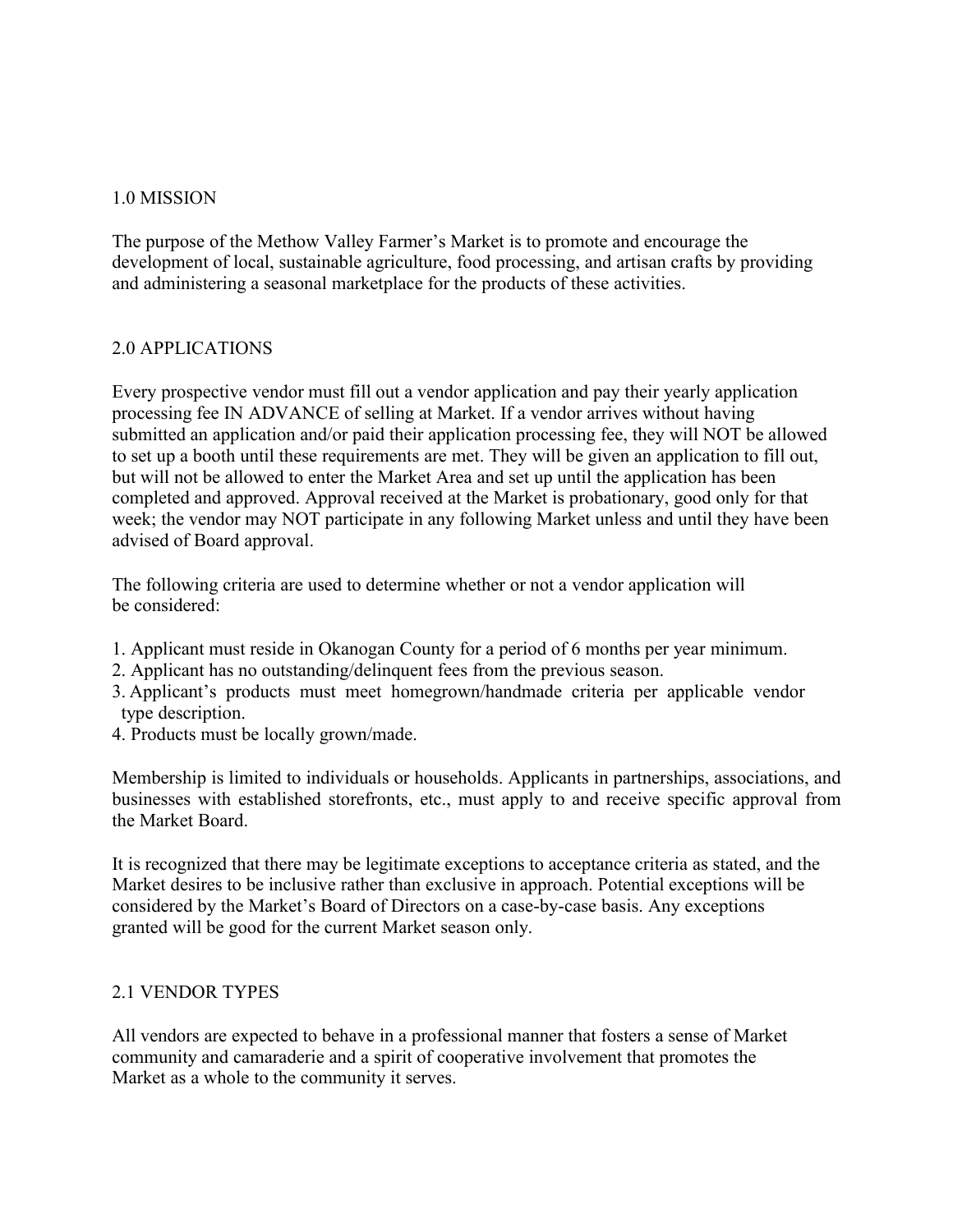## 2.1.1 Farmers

Farmer members are persons who raise produce (vegetables, fruits, herbs, flowers, or nursery crops) from seed or plants, and care for, cultivate, and harvest the crops offered for sale atthe Market. Also in this category are beekeepers, egg farmers, livestock and poultry farmers and farmers who process their own raw materials into "value-added" items. Farmer Members are not to sell anything produced by another farmer, individual or household without Board approval. Nursery plants sold must have been in the care and possession of the vendor for at least 60 days prior to selling. **Produce being sold as organic is expected tomeet the USDA definition of organic**. Farmer vendors must make at least 80% of their annual gross Farmers' Market revenue from the products they raise, (as opposed to crafts they may make), to qualify for the Farmer category of membership. Farmers with seasonal products, who are also crafters, will be assigned to the farmer category only when their product is in season and it is their primary item at the Market. All craft items must fully meet the criteria for crafted items.

## 2.1.2 Crafters

Crafters are persons who craft with their own hands the products they offer for sale at the Farmers' Market. To qualify as a crafter, a majority of the tools and equipment used must require skills and personal handling by the crafter. Work should be handmade with appropriate tools, showing imagination, skill, and the mark of the craftsperson's individuality. Any items made from kits, commercially available plans or transfers, and items that are or appear to be mechanically mass-produced are not allowed. The Market Master and Board of Directors reserve the right to disqualify craft items from being offered for sale atthe MV Farmers' Market based on these standards.

#### 2.1.3 Food Processors

Food Processors are persons offering food products that they have processed themselves into the product being offered for sale at the Market, including animal products (e.g., cheeses). These products may be "ready-to-eat", pre-packaged, or a combination of both. A food processor is expected to meet all Local, County, State, and Federal regulations before selling their products at Market. It is the vendor's responsibility to be familiar with Local, County, State, and Federal health regulations regarding their products, and to be in compliance with those regulations. The Okanogan County Health Inspector makes routine visits to the MVFM. The Market Master and Board of Directors reserve the right to request the inspection of food items and or vendors by the Health Inspector; any vendor found using unsafe food handling techniques or selling unsafe products will be suspended from selling at the Market until satisfactory clearance has been obtained from Okanogan County Public Health.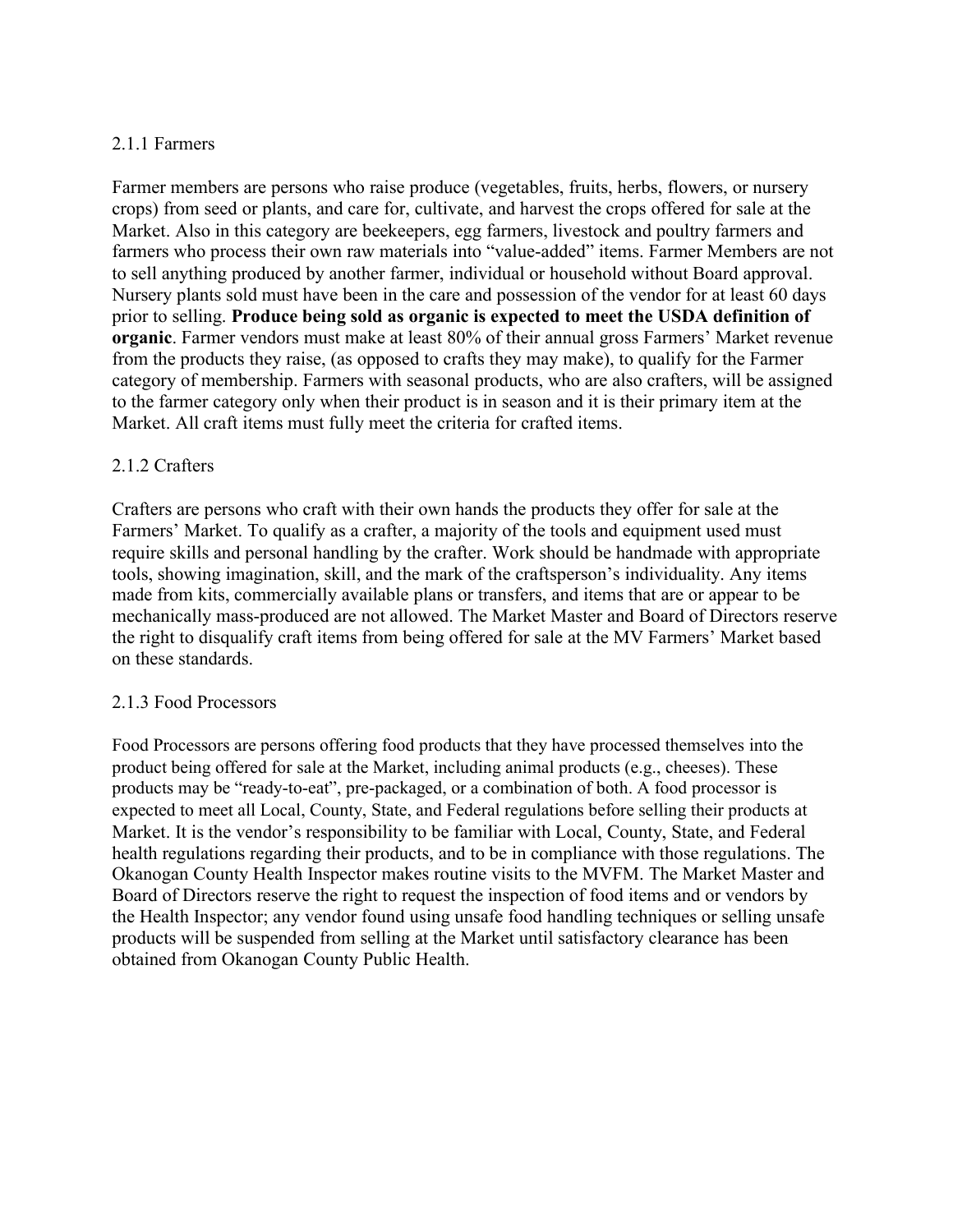#### 2.1.4 Service Providers

Service Providers offer special services to customers (e.g., knife sharpening, locksmithing, face painting.). Personal hands-on services (e.g., haircutting, massage, tattooing) will be considered on a case by case basis and must have Board approval before attending a market session. Service providers may only sell items if they comply with the criteria for crafters, farmers orfood providers. Service Providers seeking exceptions must request approval through a written request made to the Board.

### 2.1.5 Importers/Resellers

Only importer/reseller vendors who have been grandfathered into the Market will be considered in this category. NO ADDITIONAL importer/reseller vendors will be allowed.<br>Their continued participation in the Market as resellers is based upon their compliance with the following guidelines.

- 1. Importers/Resellers **must** at each Market **VISIBLY** display a sign at least 8x10 in size that identifies: (a) where products were obtained (e.g., country of origin), and (b) how and by whom the products were made.<br>2. Pricing **must** be consistent with comparable locally-made products.
- 

Failure to comply with these requirements may result in permanent expulsion from the Market.

### 2.1.6 Entertainers

Entertainers must coordinate with the Market Master for scheduling times and performance locations within the Market. Pre-scheduling is required. Music will not be played by Vendors at their booth.

#### 2.1.7 Guest Vendors

The Board of Directors will consider out-of-area vendor applications on an exception basis, with a goal of letting otherwise unavailable or unique products be offered for purchase. All out of area vendor applications must receive Board review and approval and have the associated application processing fee paid prior to a guest vendor arriving at the Market. Approved guest vendors may sell fruits, vegetables, processed food, and artisan crafts that are not available locally. Board approval will include specific itemization of the products that may be sold. Guest vendors are prohibited from augmenting their sales with products that are available from other vendors who meet the Market's residency requirements. Failure to follow this policy will result in permanent expulsion from the Market. The Board has the authority to limit the number of guest vendors for any given Market; all guest vendors must receive approval for specific, scheduled Market days. Any given guest vendor will be limited to two Markets in any year.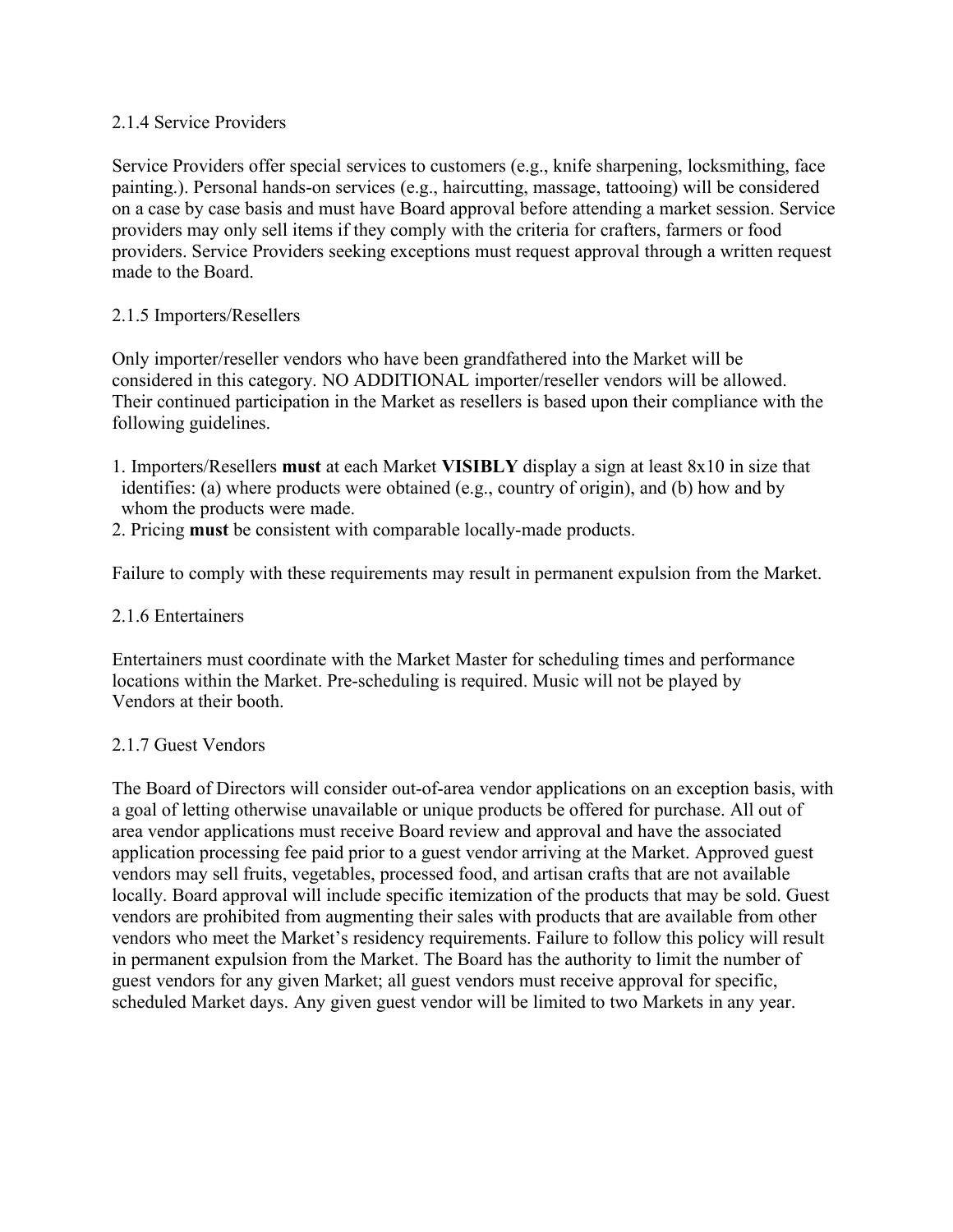#### 2.1.8 Art, Non-Profit, and Civic Groups

"Community Groups" are allowed stall space as a courtesy to the community and at the sole discretion of the Market's Board of Directors. A special application must be submitted which explains the purpose of the organization and describes the activities planned for the Market booth. In order to be accepted, the application must show that one or more of the following is true:

- 1. The purpose of the Community Group is consistent with the Market's mission as stated in this handbook.
- 2. The requested stall will serve the community.
- 3. The requested stall will enhance the MVFM in some way.

Any activity that might compete or interfere with vendors will not be allowed. Community groups may not sell any items, may not give away any items other than literature, and must confine their activities to their assigned booth space. Political advocacy, proselytizing, and promotion of an ideology are not considered compatible with the purpose of the Market. Vendors have priority over Community Groups for stall space. Due to space limitations, all community group participation must be pre-scheduled through the Market Aide; pre-scheduling will be limited to four community groups per Market session. Also, Community Groups will be limited to 4 weekend dates during the market season. It is therefore recommended that applications be submitted early in the season. There is no application processing fee for Community Groups but the appropriate stall fee applies. Approved Community Groups are non-voting Market guests. The Board of Directors may revoke an approved Community Group application at any time at its sole discretion.

#### 2.2 AGENTS

An agent may sell a vendor member's product or produce provided that the vendor member himself/herself sells at Market a minimum three out of four weeks in each month of attendance. One vendor may not sell for another vendor member except in the case of an emergency or short breaks during the day.

#### 3.0 STALLS

Market stalls are located in the Methow Valley Community Center/Senior Citizens Center parking lot off of Highway 20 in Twisp. **No vehicles are allowed along the strip between the parking lot and Highway 20. Vendors are not allowed topark in this space. Vendors are not allowed tostop, unload or park along Highway 20. Once the orange cones are in place, vehicles will not be allowed into the market and must offload outside the market.**

Stall size is 10 feet of frontage. Each vendor is allowed one space only. The table and set out display must all be behind the marked Fire Lane. Those vendors who do not have vehicle parking are encouraged to park on Glover Street or further away to encourage customer use of prime parking spots*.* Vendors are expected to remove all produce scraps, garbage, cigarette butts, etc. at the end of each Market day, leaving the stall area and surrounding grounds clean.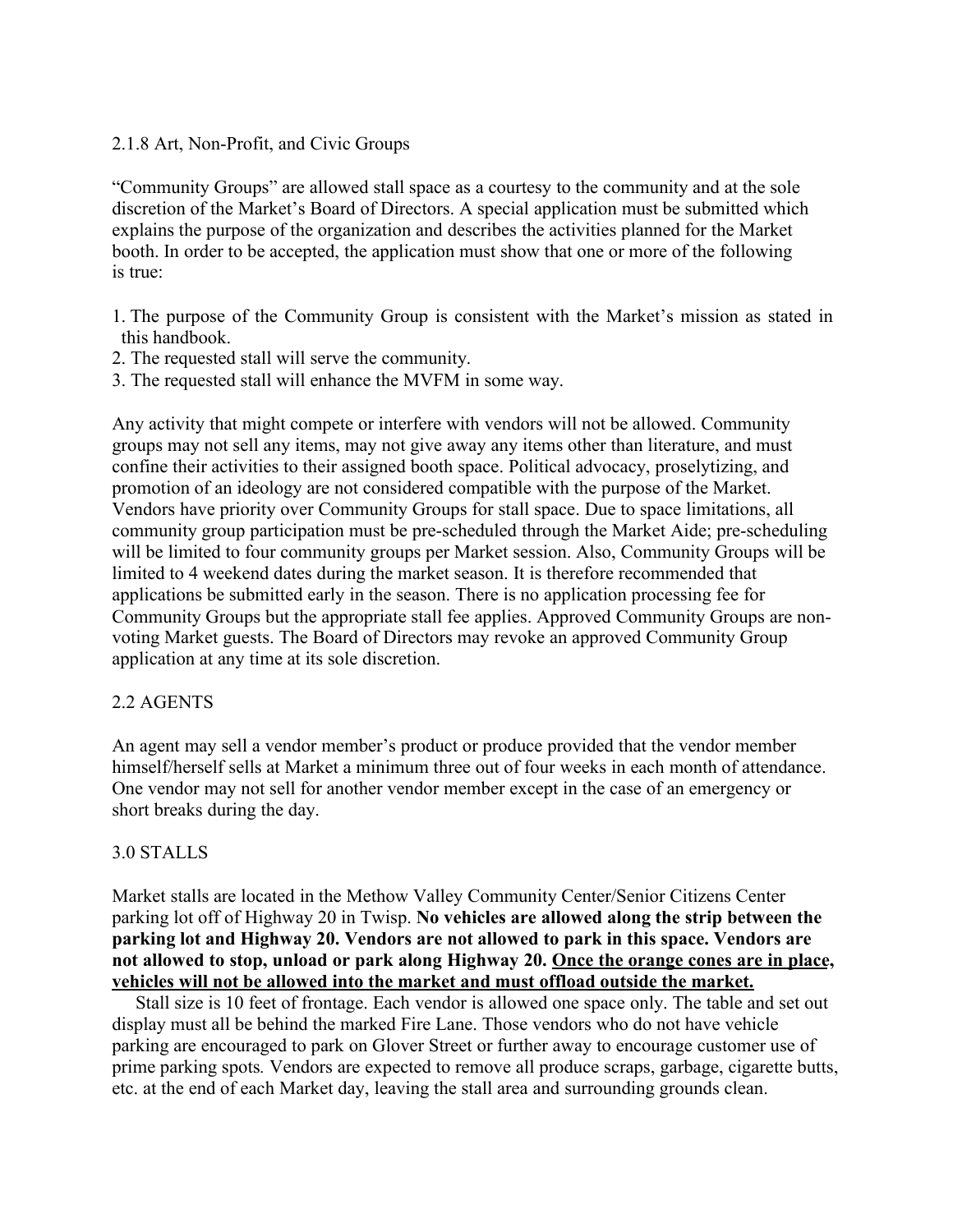## 3.1 STALL ASSIGNMENT

Stall assignments will be made by the Market Master as follows:

1. All vendors requesting an assigned stall space must submit their completed application and annual application processing fee postmarked by April 1st of the current Market year.

2. The Market Master is responsible for laying out general market areas per vendor type based on history of use.

3. Vendors who wish to change stall assignments may indicate such on their annual application. When a space becomes available, the vendor next in line based on the seniority will have the "right of first refusal".

4. The Market Master will make initial stall assignments, on which all future stall assignments will be based, in accordance with seniority, history of use, and general area.

5. No first-year Market vendor will receive an assigned space. The Market Master will place them each week based on vendor type and space availability.

6. Non-farmer vendors with at least 19 market days the previous year are eligible for an assigned space.

7. Farmer vendors with at least 10 market days the previous year are eligible for an assigned space.

8. A seniority point will be awarded for each market attended; seniority is cumulative across all Market years attended.

9. Daily cut-off time for vendors with assigned stalls to arrive to secure their stalls will be 7:30 a.m.

#### **NOTE: Front gate access off Highway 20 will be allowed only until 7:30 a.m. Moving or driving through cones/barricade is strictly prohibited and may result in loss ofassigned space.**

10. Vendors without assigned stalls must get a weekly assignment, given on a first-come, first-served basis, by the Market Master. Vendors should arrive at 7 o'clock and park in the alley across from the Commons to wait for their stall assignment.

11. All vendors with assigned stalls are asked to notify Market Master Willie Getz, 996-2747, no later than 5:00 p.m. Friday if they will not be at that week's market, so the space can be re assigned.

12. Vendors may take a one-season sabbatical without losing seniority points. They will not gain seniority points for that year. Upon returning, they will be allowed to resume use of their assigned space.

13. The Board reserves the right to consider unique situations and requirements regarding stall assignments on a case-by-case basis.

14. Canopies will be secured with weights (weighing at least 25# per leg) tied to the 4 legs of the canopy .Vendors who don't have weights will be required to vend without their canopy.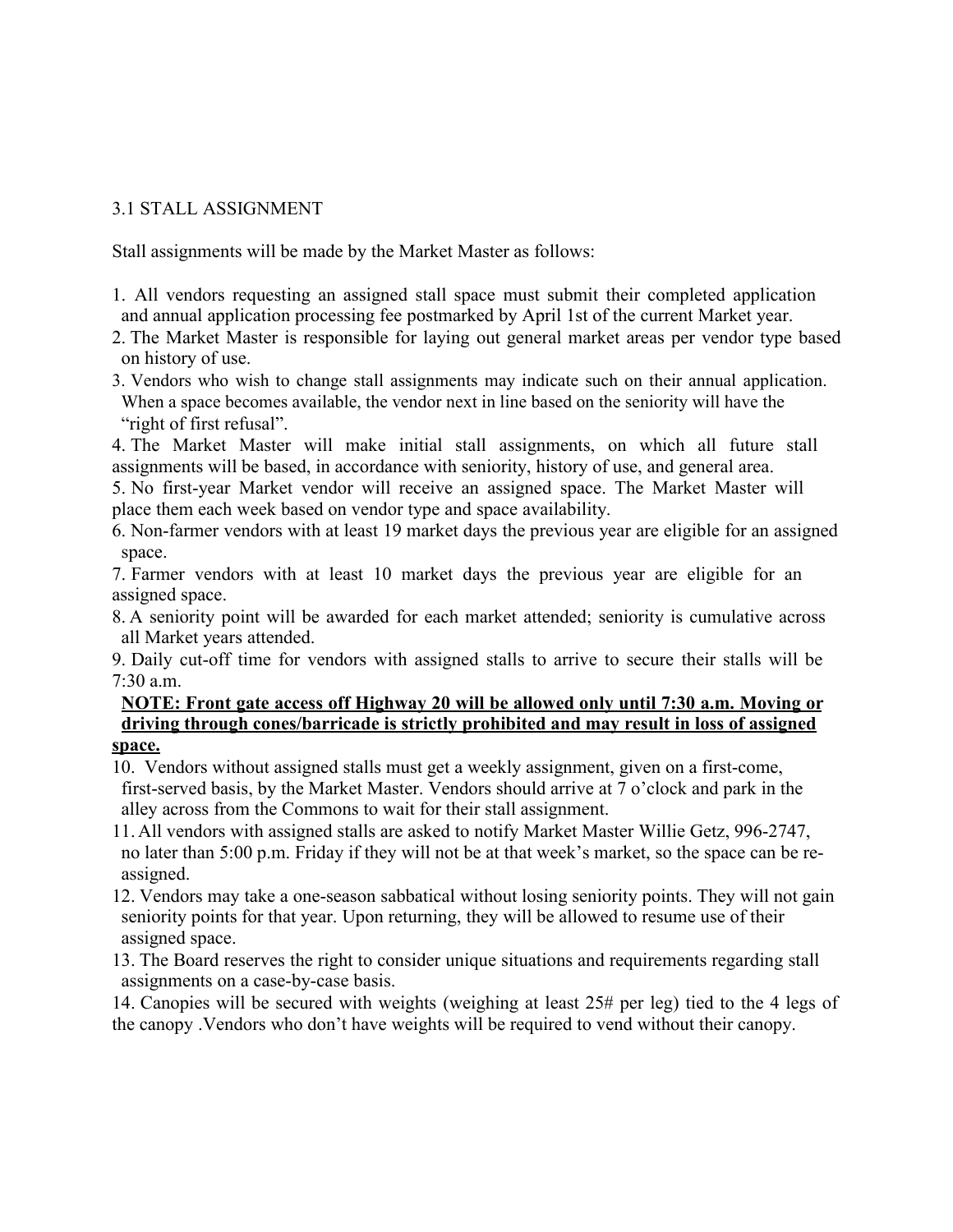### 3.2 STALL FEES

Stall fees are established by the Market's Board of Directors prior to each Market season. The stall fee for each Market is \$15.00 per space. The Market Master will collect fees at each Market. Upon payment, the vendor will **PRINT** the Market roll sheet with the **Vendor Name** on their **Market Vendor Application** (**not** their business name). The stall fee for one-time vendors is the same as for regular members. There is a NSF fee of \$40 for all returned checks.

## 4.0 GENERAL MARKET GUIDELINES

# 4.1 PRICING

Pricing of goods at the Market is the responsibility of the individual vendor. "Dumping" is strongly discouraged. "Dumping" is the act of lowering prices to the point that no one else can sell similar goods competitively. There will be no space made available to those who wish to give away produce or other food at the Market. If a (potential) vendor has goods to give away, the Market Master or any Board Member can recommend places in the community that accept donations.

# 4.2 LIVESTOCK

.

The sale or giveaway of livestock or pets will be allowed only in contained areas designated by the Master. Animals must be confined. Any waste produced must be removed from the Market grounds at the responsibility of the owner. The area must be left fully clean.

#### 4.4 ALCOHOL, DRUGS, AND FIREARMS

No alcohol, drugs or firearms are permitted with the exception of firearms carried by law enforcement officers. Illegal activities are prohibited and will be reported to the proper authorities.